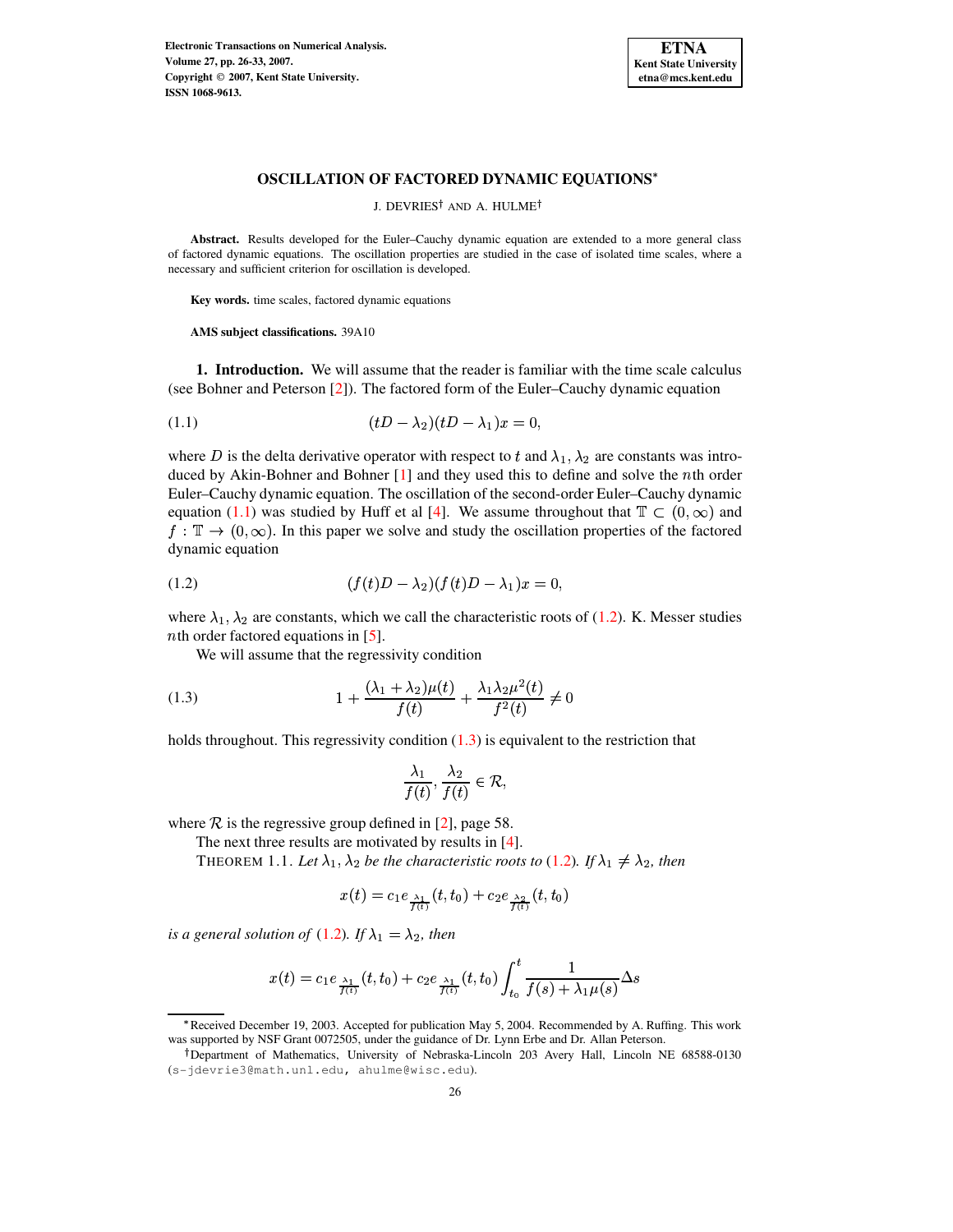## <span id="page-1-0"></span>OSCILLATION OF FACTORED DYNAMIC EQUATIONS 27

*is a general solution of* [\(1.2\)](#page-0-1)*.*

*Proof.* Assume that x solves [\(1.2\)](#page-0-1) and take  $y = (f(t)D - \lambda_1)x$ , so that

(1.4) 
$$
(f(t)D - \lambda_2)y = 0.
$$

This is equivalent to the dynamic equation

$$
y^\Delta = \frac{\lambda_2}{f(t)} y
$$

 $\sim$  . The contract of the contract of the contract of the contract of the contract of the contract of the contract of the contract of the contract of the contract of the contract of the contract of the contract of the co

which is solved by

$$
y(t)=c_2e_{\frac{\lambda_2}{f(t)}}(t,t_0)
$$

due to the regressivity condition  $(1.3)$ . From  $(1.4)$  it follows that x satisfies

$$
(f(t)D-\lambda_1)x=c_2e_{\frac{\lambda_2}{f(t)}}(t,t_0),
$$

or equivalently ^ 

$$
\left(D-\frac{\lambda_1}{f(t)}\right)x=c_2\frac{1}{f(t)}e_{\frac{\lambda_2}{f(t)}}(t,t_0).
$$

Using the variation of constants formula [\[2\]](#page-7-0), page 77, we get that

$$
x(t) = c_1 e_{\frac{\lambda_1}{f(t)}}(t, t_0) + c_2 \int_{t_0}^t e_{\frac{\lambda_1}{f(t)}}(t, \sigma(s)) \left(\frac{1}{f(s)} e_{\frac{\lambda_2}{f(t)}}(s, t_0)\right) \Delta s
$$
  
\n
$$
= c_1 e_{\frac{\lambda_1}{f(t)}}(t, t_0) + c_2 e_{\frac{\lambda_1}{f(t)}}(t, t_0) \int_{t_0}^t \frac{1}{f(s)} e_{\frac{\lambda_1}{f(t)}}(t_0, \sigma(s)) e_{\frac{\lambda_2}{f(t)}}(s, t_0) \Delta s
$$
  
\n
$$
= c_1 e_{\frac{\lambda_1}{f(t)}}(t, t_0) + c_2 e_{\frac{\lambda_1}{f(t)}}(t, t_0) \int_{t_0}^t \frac{1}{f(s)} e_{\frac{\lambda_1}{f(t)}}(\sigma(s), t_0) e_{\frac{\lambda_2}{f(t)}}(s, t_0) \Delta s
$$
  
\n
$$
= c_1 e_{\frac{\lambda_1}{f(t)}}(t, t_0) + c_2 e_{\frac{\lambda_1}{f(t)}}(t, t_0) \int_{t_0}^t \frac{1}{f(s) + \lambda_1 \mu(s)} e_{\frac{\lambda_1}{f(t)}}(s, t_0) e_{\frac{\lambda_2}{f(t)}}(s, t_0) \Delta s
$$
  
\n
$$
= c_1 e_{\frac{\lambda_1}{f(t)}}(t, t_0) + c_2 e_{\frac{\lambda_1}{f(t)}}(t, t_0) \int_{t_0}^t \frac{1}{f(s) + \lambda_1 \mu(s)} e_{\frac{\lambda_2}{f(t)}} e_{\frac{\lambda_1}{f(t)}}(s, t_0) \Delta s.
$$

If  $\lambda_1 = \lambda_2$ , we have the desired result that

$$
x(t) = c_1 e_{\frac{\lambda_1}{f(t)}}(t,t_0) + c_2 e_{\frac{\lambda_1}{f(t)}}(t,t_0) \int_{t_0}^t \frac{1}{f(s)+\lambda_1\mu(s)} \Delta s.
$$

If  $\lambda_1 \neq \lambda_2$ , then the formula

$$
\int_{t_0}^t \frac{1}{f(s) + \lambda_1 \mu(s)} e_{\frac{\lambda_2}{f(t)}} \Theta_{\frac{\lambda_1}{f(t)}}^{\lambda_1}(s, t_0) \Delta s = \frac{1}{\lambda_2 - \lambda_1} \left[ e_{\frac{\lambda_2}{f(t)}} \Theta_{\frac{\lambda_1}{f(t)}}^{\lambda_1}(t, t_0) - 1 \right]
$$
  
es the proof.  $\square$ 

completes the proof.

If the characteristic roots are complex conjugates of each each other, we can write the general solution in terms of the generalized expontential and trigonometric functions (see [\[2\]](#page-7-0) for the definitions of these functions).

**THEOREM 1.2.** If the characteristic roots of [\(1.2\)](#page-0-1) are  $\lambda_{1,2} = \alpha \pm i\beta$ , where  $\beta > 0$ , and *the regressivity condition* [\(1.3\)](#page-0-2) *holds, then*

$$
x(t) = c_1 e_{\frac{\alpha}{f(t)}}(t, t_0) \cos_{\frac{\beta}{f(t) + \alpha \mu(t)}}(t, t_0) + c_2 e_{\frac{\alpha}{f(t)}}(t, t_0) \sin_{\frac{\beta}{f(t) + \alpha \mu(t)}}(t, t_0)
$$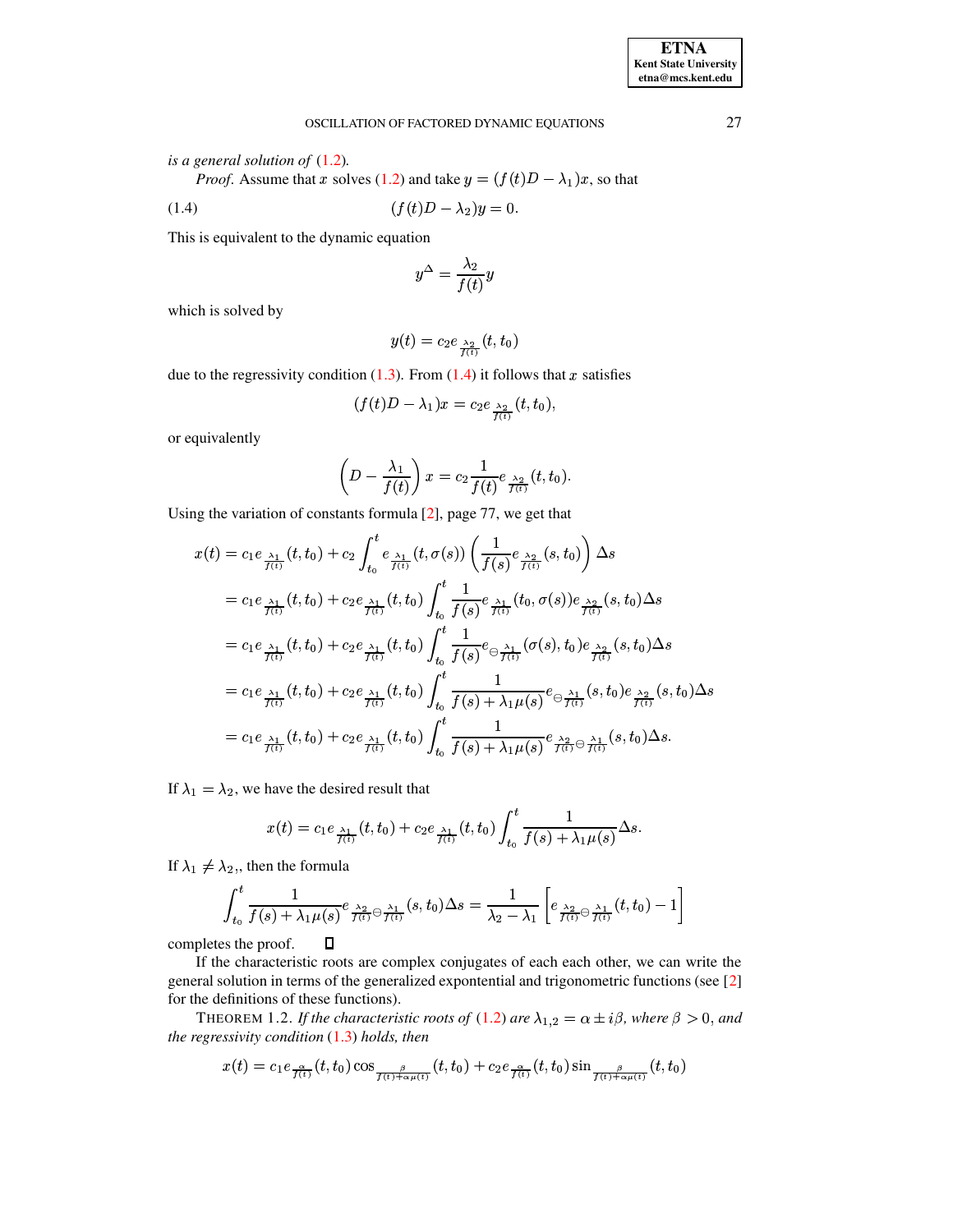*is a general solution of equation* [\(1.2\)](#page-0-1)*.*

*Proof*. By Theorem [1.1,](#page-0-3)

$$
e_{\frac{\alpha+i\beta}{f(t)}}(t,t_0),\quad \, e_{\frac{\alpha-i\beta}{f(t)}}(t,t_0)
$$

are solutions. Define  $\beta$  by

$$
\frac{\widetilde{\beta}(t)}{f(t)} = \frac{\beta}{f(t) + \alpha \mu(t)}, \quad t \in \mathbb{T}
$$

Then the following two conditions hold:

$$
\frac{\alpha}{f(t)} + i \frac{\beta}{f(t)} = \frac{\alpha}{f(t)} \oplus i \frac{\beta(t)}{f(t)} \n\frac{\alpha}{f(t)} - i \frac{\beta}{f(t)} = \frac{\alpha}{f(t)} \oplus (-i) \frac{\widetilde{\beta}(t)}{f(t)}.
$$

 $\sim$ 

So

$$
x_1(t) = \frac{1}{2} e_{\frac{\alpha + i\beta}{f(t)}}(t, t_0) + \frac{1}{2} e_{\frac{\alpha - i\beta}{f(t)}}(t, t_0)
$$
  
\n
$$
= \frac{1}{2} e_{\frac{\alpha}{f(t)} \oplus \frac{\beta}{f(t)}}(t, t_0) + \frac{1}{2} e_{\frac{\alpha}{f(t)} \oplus (-\frac{i\tilde{\beta}(t)}{f(t)})}(t, t_0)
$$
  
\n
$$
= e_{\frac{\alpha}{f(t)}}(t, t_0) \left(\frac{e_{i\frac{\tilde{\beta}(t)}{f(t)}}(t, t_0) + e_{-i\frac{\tilde{\beta}(t)}{f(t)}}(t, t_0)}{2}\right)
$$
  
\n
$$
= e_{\frac{\alpha}{f(t)}}(t, t_0) \cos_{\frac{\tilde{\beta}(t)}{f(t)}}(t, t_0)
$$
  
\n
$$
= e_{\frac{\alpha}{f(t)}}(t, t_0) \cos_{\frac{\beta}{f(t)+\alpha\mu(t)}}(t, t_0)
$$

is a solution. Likewise

$$
x_2(t)=e_{\frac{\alpha}{f(t)}}(t,t_0)\sin_{\frac{\beta}{f(t)+\alpha\mu(t)}}(t,t_0)
$$

is a solution. Since  $x_1, x_2$  are linearly independent solutions, we have the desired result.  $\Box$ 

The properties of the generalized trigonometric functions are not fully known, so we write the solution in terms of the classical trigonometric functions. This leads to a useful forumla on **isolated time scales**, that is time scales where every point is isolated.

LEMMA 1.3. *If the characteristic roots are*  $\lambda_{1,2} = \alpha \pm i\beta$ , where  $\beta > 0$ , then

$$
x(t) = A(t) (c_1 \cos B(t) + c_2 \sin B(t)),
$$

*where*

<span id="page-2-0"></span>(1.5) 
$$
A(t) = e^{\int_{t_0}^t \Re(\xi_{\mu(\tau)}(\frac{\alpha+i\beta}{f(\tau)})\Delta\tau} > 0, \quad B(t) = \int_{t_0}^t \Im\left(\xi_{\mu(\tau)}\left(\frac{\alpha+i\beta}{f(\tau)}\right)\right)\Delta\tau,
$$

*where is the cylinder transformation (see page 57 in [\[2\]](#page-7-0)), is a general solution of the dynamic equation* [\(1.2\)](#page-0-1). If, *in addition*,  $\mathbb{T}$  *is a isolated time scale, then for*  $t \in \mathbb{T}$ ,

$$
A(t)=\prod_{\tau=t_0}^{\rho(t)}\frac{1}{f(\tau)}\sqrt{(f(\tau)+\mu(\tau)\alpha)^2+\beta^2\mu^2(t)},\quad B(t)=\sum_{\tau=t_0}^{\rho(t)}\arctan\left(\frac{\beta\mu(\tau)}{f(\tau)+\alpha\mu(\tau)}\right).
$$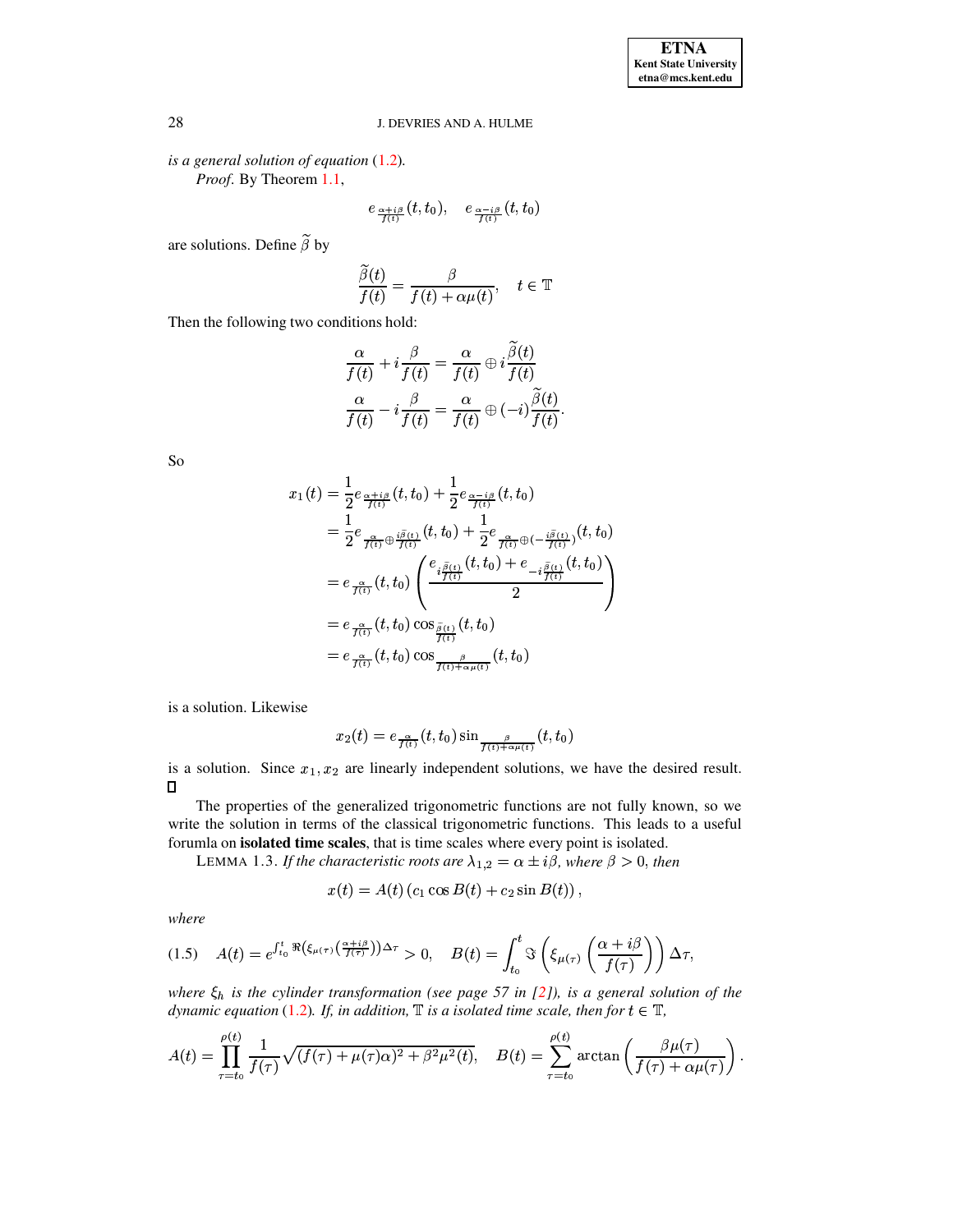*Proof*. From [\[2\]](#page-7-0), page 59, we have

$$
e_{\frac{\alpha+i\beta}{f(t)}}(t,t_0) = e^{\int_{t_0}^t \xi_{\mu(\tau)}\left(\frac{\alpha+i\beta}{f(\tau)}\right) \Delta \tau}
$$
  
\n
$$
= e^{\int_{t_0}^t \Re\left(\xi_{\mu(\tau)}\left(\frac{\alpha+i\beta}{f(\tau)}\right)\right) + i \Im\left(\xi_{\mu(\tau)}\left(\frac{\alpha+i\beta}{f(\tau)}\right)\right) \Delta \tau}
$$
  
\n
$$
= A(t) e^{iB(t)}
$$
  
\n
$$
= A(t) (\cos B(t) + i \sin B(t)).
$$

The real and imaginary parts

$$
x_1(t) := A(t) \cos B(t), \quad x_2(t) := A(t) \sin B(t)
$$

are linearly independent solutions of [\(1.2\)](#page-0-1), and the result follows. Suppose that every point in  $T$  is isolated, then

$$
\xi_{\mu(\tau)} \left( \frac{\alpha + i\beta}{f(\tau)} \right)
$$
\n
$$
= \frac{1}{\mu(\tau)} Log \left( 1 + \mu(\tau) \frac{\alpha + i\beta}{f(\tau)} \right)
$$
\n
$$
= \frac{1}{\mu(\tau)} Log \left| \frac{f(\tau) + \alpha\mu(\tau)}{f(\tau)} + i \frac{\beta\mu(\tau)}{f(\tau)} \right| + \frac{i}{\mu(\tau)} Arg \left( \frac{f(\tau) + \alpha\mu(\tau)}{f(\tau)} + i \frac{\beta\mu(\tau)}{f(\tau)} \right)
$$
\n
$$
= \frac{1}{\mu(\tau)} Log \left( \frac{1}{f(\tau)} \sqrt{(f(\tau) + \alpha\mu(\tau))^2 + \beta^2 \mu^2(\tau)} \right) + \frac{i}{\mu(\tau)} arc \tan \left( \frac{\beta\mu(\tau)}{f(\tau) + \alpha\mu(\tau)} \right).
$$

Then

<span id="page-3-0"></span>(1.6) 
$$
\Re\left(\xi_{\mu(\tau)}\left(\frac{\alpha+i\beta}{f(\tau)}\right)\right) = \frac{1}{\mu(\tau)}\log\left(\frac{1}{f(\tau)}\sqrt{(f(\tau)+\alpha\mu(\tau))^2+\beta^2\mu^2(\tau)}\right)
$$

and

<span id="page-3-1"></span>(1.7) 
$$
\Im\left(\xi_{\mu(\tau)}\left(\frac{\alpha+i\beta}{f(\tau)}\right)\right) = \frac{1}{\mu(\tau)} \arctan\left(\frac{\beta\mu(\tau)}{f(\tau)+\alpha\mu(\tau)}\right).
$$

From  $(1.5)$  and  $(1.6)$  we have

6) we have  
\n
$$
A(t) = e^{\int_{t_0}^t \frac{1}{\mu(\tau)} \log \left( \frac{1}{f(\tau)} \sqrt{(f(\tau) + \alpha \mu(\tau))^2 + \beta^2 \mu^2(\tau)} \right) \Delta \tau}
$$
\n
$$
= e^{\sum_{\tau=t_0}^{\rho(t)} \log \left( \frac{1}{f(\tau)} \sqrt{(f(\tau) + \alpha \mu(\tau))^2 + \beta^2 \mu^2(\tau)} \right)}
$$
\n
$$
= \prod_{\tau=t_0}^{\rho(t)} \left( \frac{1}{f(\tau)} \sqrt{(f(\tau) + \alpha \mu(\tau))^2 + \beta^2 \mu^2(\tau)} \right).
$$

Furthermore, from  $(1.5)$  and  $(1.7)$  we have

$$
B(t) = \int_{t_0}^{t} \frac{1}{\mu(\tau)} \arctan\left(\frac{\beta \mu(\tau)}{f(\tau) + \alpha \mu(\tau)}\right) \Delta \tau
$$
  
= 
$$
\sum_{\tau=t_0}^{\rho(t)} \arctan\left(\frac{\beta \mu(\tau)}{f(\tau) + \alpha \mu(\tau)}\right),
$$

which is the desired result. $\Box$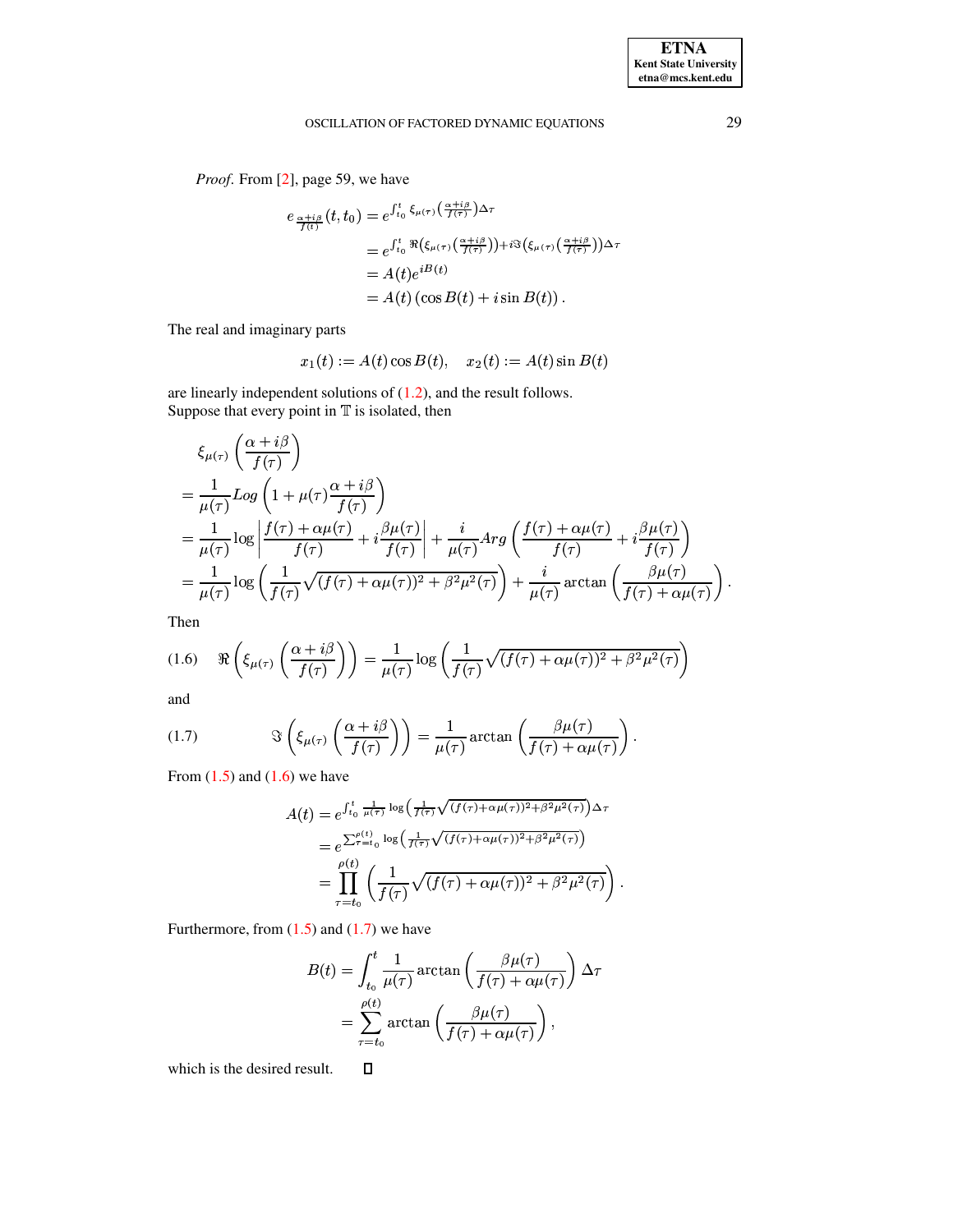**ETNA Kent State University** etna@mcs.kent.edu

#### J. DEVRIES AND A. HULME

**2. Oscillation Results.** For the remainder of the paper we assume that  $\mathbb T$  is unbounded above and that the characteristic roots of the dynamic equation (1.2) are  $\lambda_{1,2} = \alpha \pm i\beta$ , where  $\beta > 0$ . Recall from [4] the definition of oscillatory:

DEFINITION 2.1. If the characteristic roots of (1.2) are  $\lambda_{1,2} = \alpha \pm i\beta$ ,  $\beta > 0$ , then we say the dynamic equation (1.2) is **oscillatory** iff  $B(t)$  is unbounded.

For example, let T be the real interval  $[1, \infty)$  and let  $f(t) = t^k$ . Then

$$
B(t) = \beta \int_1^t \frac{1}{f(\tau)} d\tau = \beta \int_1^t \frac{1}{\tau^k} d\tau.
$$

So  $B(t)$  is unbounded if and only if  $k \leq 1$ . Thus we have oscillation only in the case where  $k < 1$ .

<span id="page-4-0"></span>We now restrict ourselves to isolated time scales, for which we have the following criterion for oscillation.

THEOREM 2.2. Let  $\mathbb T$  be an isolated time scale. The dynamic equation (1.2) is oscillatory on  $\mathbb T$  if and only if  $\sum_{\tau=t_0}^{\infty} \frac{\mu(\tau)}{f(\tau)}$  diverges.

*Proof.* Suppose that  $\sum_{\tau=t_0}^{\infty} \frac{\mu(\tau)}{f(\tau)}$  diverges. We break the proof into two cases. If  $\lim_{\tau \to \infty} \frac{f(\tau)}{\mu(\tau)} \neq \infty$ , then clearly

$$
\lim_{\tau \to \infty} \arctan\left(\frac{\beta}{\frac{f(\tau)}{\mu(\tau)} + \alpha}\right) \neq 0.
$$

So

$$
\lim_{t \to \infty} B(t) = \sum_{\tau=t_0}^{\infty} \arctan\left(\frac{\beta \mu(\tau)}{f(\tau) + \mu(\tau)\alpha}\right)
$$

$$
= \sum_{\tau=t_0}^{\infty} \arctan\left(\frac{\beta}{\frac{f(\tau)}{\mu(\tau)} + \alpha}\right)
$$

$$
= \infty.
$$

Thus  $(1.2)$  is oscillatory.

If  $\lim_{\tau \to \infty} \frac{f(\tau)}{u(\tau)} = \infty$ , then there is a  $t_1 \ge t_0$  such that  $\sum_{\tau=t_1}^{\infty} \arctan\left(\frac{\beta}{\frac{f(\tau)}{\mu(\tau)}+\alpha}\right) \geq \sum_{\tau=t_1}^{\infty} \arctan\left(\frac{\beta}{2 \cdot \frac{f(\tau)}{\mu(\tau)}}\right)$  $=\sum_{\tau=1}^{\infty} \arctan\left(\frac{\beta}{2}\cdot\frac{\mu(\tau)}{f(\tau)}\right)$  $\geq \sum_{\tau=\tau}^{\infty} \left( \frac{\beta}{2} \cdot \frac{\mu(\tau)}{f(\tau)} - \frac{\beta^3}{24} \cdot \frac{\mu^3(\tau)}{f^3(\tau)} \right).$ 

Since  $\lim_{\tau \to \infty} \frac{f(\tau)}{\mu(\tau)} = \infty$ , we have  $\lim_{\tau \to \infty} \frac{\mu(\tau)}{f(\tau)} = 0$ . We apply the limit comparison test,

$$
\lim_{\tau \to \infty} \frac{\frac{\beta}{2} \cdot \frac{\mu(\tau)}{f(\tau)} - \frac{\beta^3}{24} \cdot \frac{\mu^3(\tau)}{f^3(\tau)}}{\frac{\mu(\tau)}{f(\tau)}} = \lim_{\tau \to \infty} \left( \frac{\beta}{2} - \frac{\beta^3}{24} \cdot \frac{\mu^2(\tau)}{f^2(\tau)} \right) = \frac{\beta}{2}.
$$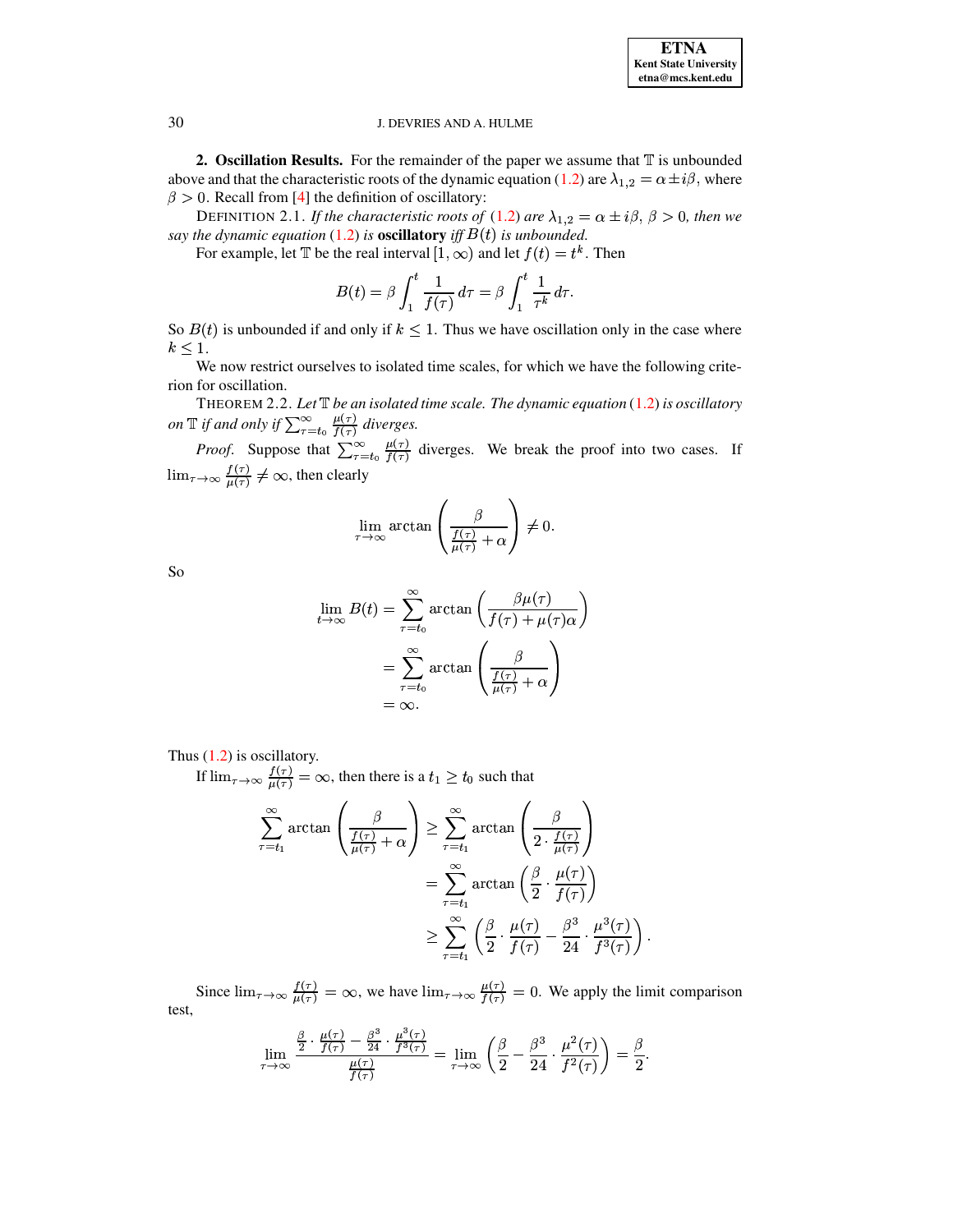We have  $0 < \frac{\beta}{2} < \infty$ , and  $\sum_{\tau=t_0}^{\infty} \frac{\mu(\tau)}{f(\tau)} = \infty$ , so  $\lim_{t \to \infty} B(t) = \infty$  and therefore we have oscillation.

To prove the converse, we deal with the contrapositive. Suppose that  $\sum_{\tau=t_0}^{\infty} \frac{\mu(\tau)}{f(\tau)}$  converges. Then  $\lim_{\tau \to \infty} \frac{\mu(\tau)}{f(\tau)} = 0$ , so  $\lim_{\tau \to \infty} \frac{f(\tau)}{\mu(\tau)} = \infty$ . Thus for  $t_1$  sufficiently large

$$
\sum_{\tau=t_1}^{\infty} \arctan\left(\frac{\beta}{\frac{f(\tau)}{\mu(\tau)} + \alpha}\right) \leq \sum_{\tau=t_1}^{\infty} \arctan\left(\frac{\beta}{\frac{1}{2} \cdot \frac{f(\tau)}{\mu(\tau)}}\right)
$$

$$
= \sum_{\tau=t_1}^{\infty} \arctan\left(2\beta \cdot \frac{\mu(\tau)}{f(\tau)}\right)
$$

$$
\leq \sum_{\tau=t_1}^{\infty} 2\beta \cdot \frac{\mu(\tau)}{f(\tau)}
$$

$$
= 2\beta \sum_{\tau=t_1}^{\infty} \frac{\mu(\tau)}{f(\tau)}.
$$

So  $B(t)$  is bounded, and therefore the solutions are nonoscillatory. П

To show the utility of this result, consider the Euler-Cauchy equation  $(1.1)$  on the time scale N. In this case,

$$
\sum_{\tau=t_0}^{\infty} \frac{\mu(\tau)}{f(\tau)} = \sum_{n=1}^{\infty} \frac{1}{n} = \infty.
$$

So  $(1.1)$  is oscillatory on  $\mathbb{N}$ .

We can also use standard series comparisons between time scales in this manner. On the time scale  $\mathbb{N}^2$  we have

$$
\frac{\mu(t)}{f(t)} = \frac{2n+1}{n^2} \ge \frac{2}{n} \ge \frac{1}{n}.
$$

So  $\sum_{\tau=t_0}^{\infty} \frac{\mu(\tau)}{f(\tau)} = \infty$ , and we have oscillation of the Euler-Cauchy equation (1.1) on  $\mathbb{N}^2$ .<br>Still considering the Euler-Cauchy equation, oscillation on the time scale  $\mathbb{T}_p = \{t_n \mid t_0 = 1, t_{n+1} = t_n + \frac{1$  $t_n \leq n+1$  for all  $n \in \mathbb{N}_0$ . So

$$
\sum_{\tau=t_0}^{\infty} \frac{\mu(\tau)}{f(\tau)} = \sum_{n=0}^{\infty} \frac{\frac{1}{t_n^p}}{t_n}
$$

$$
= \sum_{n=0}^{\infty} \frac{1}{t_n^{p+1}}
$$

$$
\geq \sum_{n=0}^{\infty} \frac{1}{(n+1)^{p+1}}
$$

$$
= \infty.
$$

THEOREM 2.3. Let  $f(t) = t^k$ , then the dynamic equation (1.2) is oscillatory on  $\mathbb{N}^p$  for  $p > 0$  if and only if  $k \leq 1$ .

31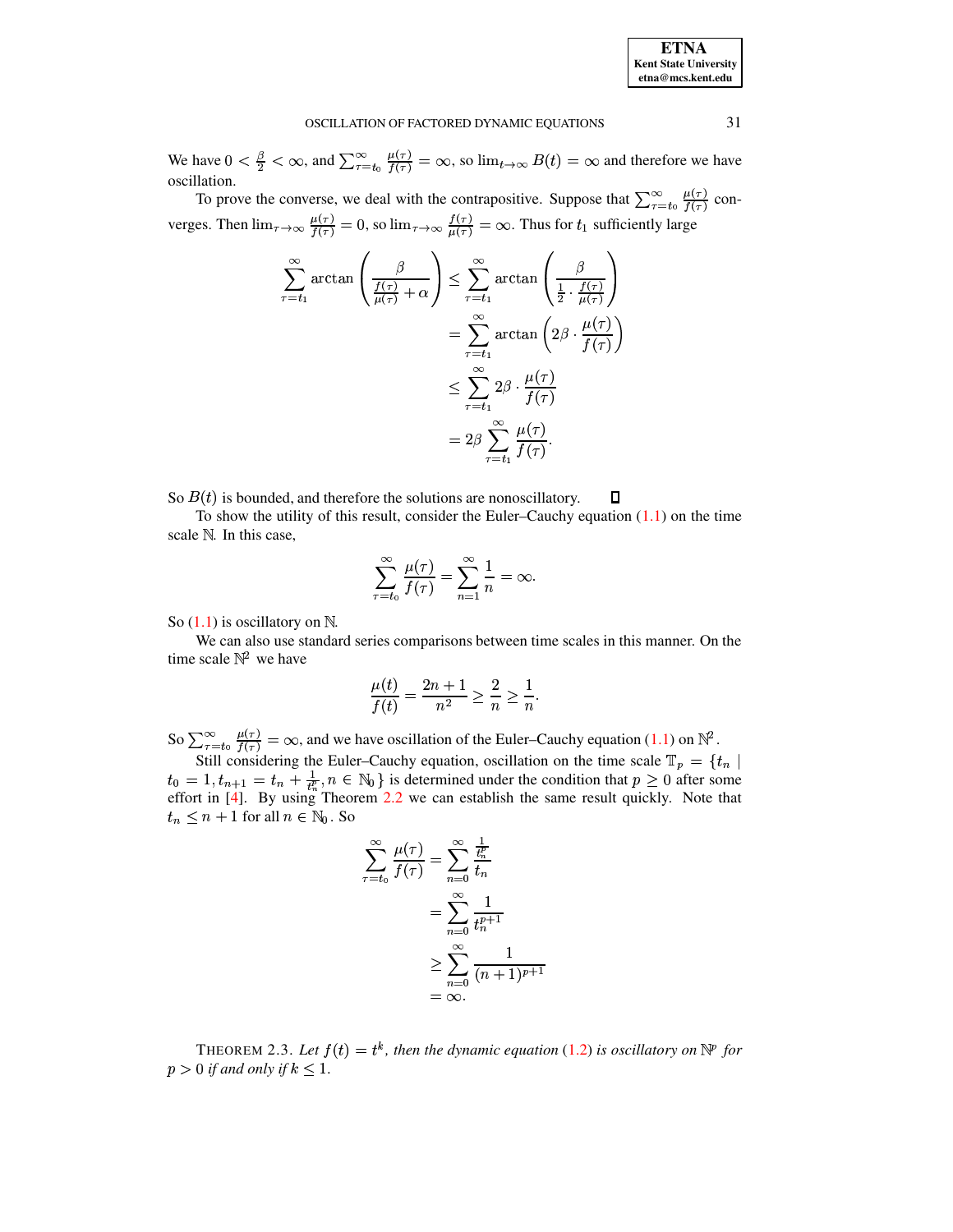# 32 J. DEVRIES AND A. HULME

*Proof.* For  $t_n \in \mathbb{N}^p$  we have  $\mu(t_n) = (n+1)^p - n^p$ . If  $p = 1$ , we have

$$
\sum_{\tau=t_0}^{\infty}\frac{\mu(\tau)}{f(\tau)}=\sum_{n=1}^{\infty}\frac{1}{n^k}
$$

which is divergent if and only if  $k \leq 1$ .

<span id="page-6-0"></span>If  $p > 1$  we have

$$
(2.1) \t\t p(n+1)^{p-1} \ge (n+1)^p - n^p \ge pn^{p-1}
$$

by the mean value theorem, and

$$
(2.2) \t\t\t (n+1)^{p-1} \le 2n^{p-1}
$$

for sufficiently large *n*. So we have for an integer  $n_0$  sufficiently large that

<span id="page-6-1"></span>
$$
\sum_{n=n_0}^{\infty} \frac{\mu(t_n)}{f(t_n)} = \sum_{n=n_0}^{\infty} \frac{(n+1)^p - n^p}{n^{pk}}
$$

$$
\geq \sum_{n=n_0}^{\infty} \frac{pn^{p-1}}{n^{pk}}
$$

$$
= \sum_{n=n_0}^{\infty} \frac{p}{n^{p(k-1)+1}}.
$$

When  $k \leq 1$ , we have oscillation since  $p(k-1) + 1 \leq 1$ . The other half of  $(2.1)$  gives

$$
\sum_{n=1}^{\infty} \frac{(n+1)^p - n^p}{n^{pk}} \le \sum_{n=1}^{\infty} \frac{p(n+1)^{p-1}}{n^{pk}}
$$

$$
\le \sum_{n=1}^{\infty} \frac{2pn^{p-1}}{n^{pk}}
$$

$$
= \sum_{n=1}^{\infty} \frac{2p}{n^{p(k-1)+1}}.
$$

When  $k > 1$ , the solutions are nonoscillatory since  $p(k-1) + 1 > 1$ . If  $p < 1$ , inequalities [\(2.1\)](#page-6-0) and [\(2.2\)](#page-6-1) become

$$
pn^{p-1} \ge (n+1)^p - n^p \ge p(n+1)^{p-1}
$$

and

$$
(n+1)^{p-1} \ge \frac{1}{2}n^{p-1}.
$$